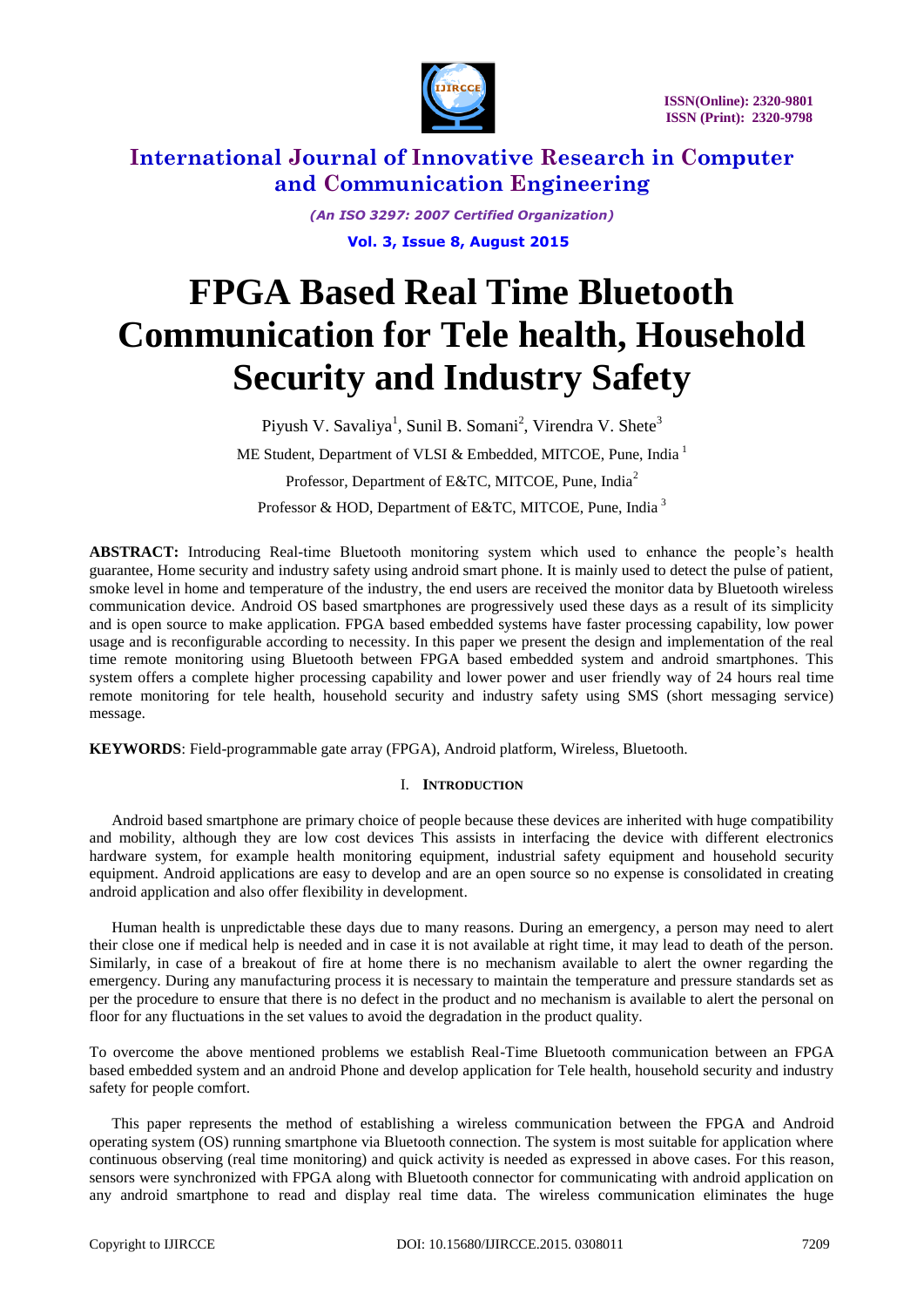

*(An ISO 3297: 2007 Certified Organization)*

### **Vol. 3, Issue 8, August 2015**

maintenance cost incurred with wired communication system also it provides long distance connectivity and reduce complexity because of these points of interest, we have chosen wireless communication as transmission medium [2]. If a person is not in a Bluetooth range then via short message services (SMS) alerts the end user.

### II. **LITERATURE SURVEY**

In this section, a motivation into the targeted research topic is given. In order to introduce the research field, some background topics, especially FPGAs, Bluetooth, and Android are described.

#### *A. FPGA*

The Field-programmable gate array (FPGA) system is capable of high speed parallel processing and build a hierarchy design, which is powerful and fast enough to fulfil all the need of functionality, making it preferable over general purpose processor or micro-controller and has the added advantage of being reconfigurable for future development. Also Benefits of FPGA Technology like high Performance, low Time to Market, low Cost, high Reliability, and Long-Term Maintenance. Real time applications FPGAs are perfectly suitable for applications in timecritical systems.

#### *B. Bluetooth*

Bluetooth is one of the fast growing technology which offers short distance communication. Because of this there is high demand for both Bluetooth software and hardware. The main advantage of Bluetooth is low consumption which make suitable for mobile devices [5]. It operates in the license-free 2.4 GHz band and supports data rates up to 600Kbps.

The Bluetooth 2.0 protocol has high speed margins, low power consumption, wide operational range, freedom of transceivers position, and simplicity.

#### *C. Android*

In this system a particular android app is created and that will display status of health of the person, home and industry to the end user. Android is an operating system based on the Linux kernel, and designed primarily for touch screen mobile devices such as smart phones and tablet computers. This open-source code allows the software to be freely modified and distributed by device manufacturers [5].

Table 1 shows various parameters variation in different methods used for monitoring the data. From the table its Cleary seen why we select android OS to monitoring the filed. Android provides high speed, low power consumption, flexibility and portability as compare to other.

| Parameter   | Different Technologies |                |         |
|-------------|------------------------|----------------|---------|
|             | RF                     | <b>GPRS</b>    | Android |
| Area        | Less                   | More           | Less    |
| Power       | Low                    | High           | Low     |
| Speed       | High                   | Moderate       | High    |
| Flexibility | N <sub>0</sub>         | N <sub>0</sub> | Yes     |
| Portability | No                     | No             | Yes     |

Table 1 Difference between the Methodologies

#### III. **SYSTEM DESIGN**

From the referred papers it is seen that they have used the FPGA as the principle controlling device which supports our choice of utilizing FPGA as fundamental controlling device for our system. It is additionally watched that they have utilized GSM, GPRS or Bluetooth as communication medium. For this system we have used Bluetooth as communication medium in view of its points of interest like low power, standardized protocol, automatic, inexpensive and low interference.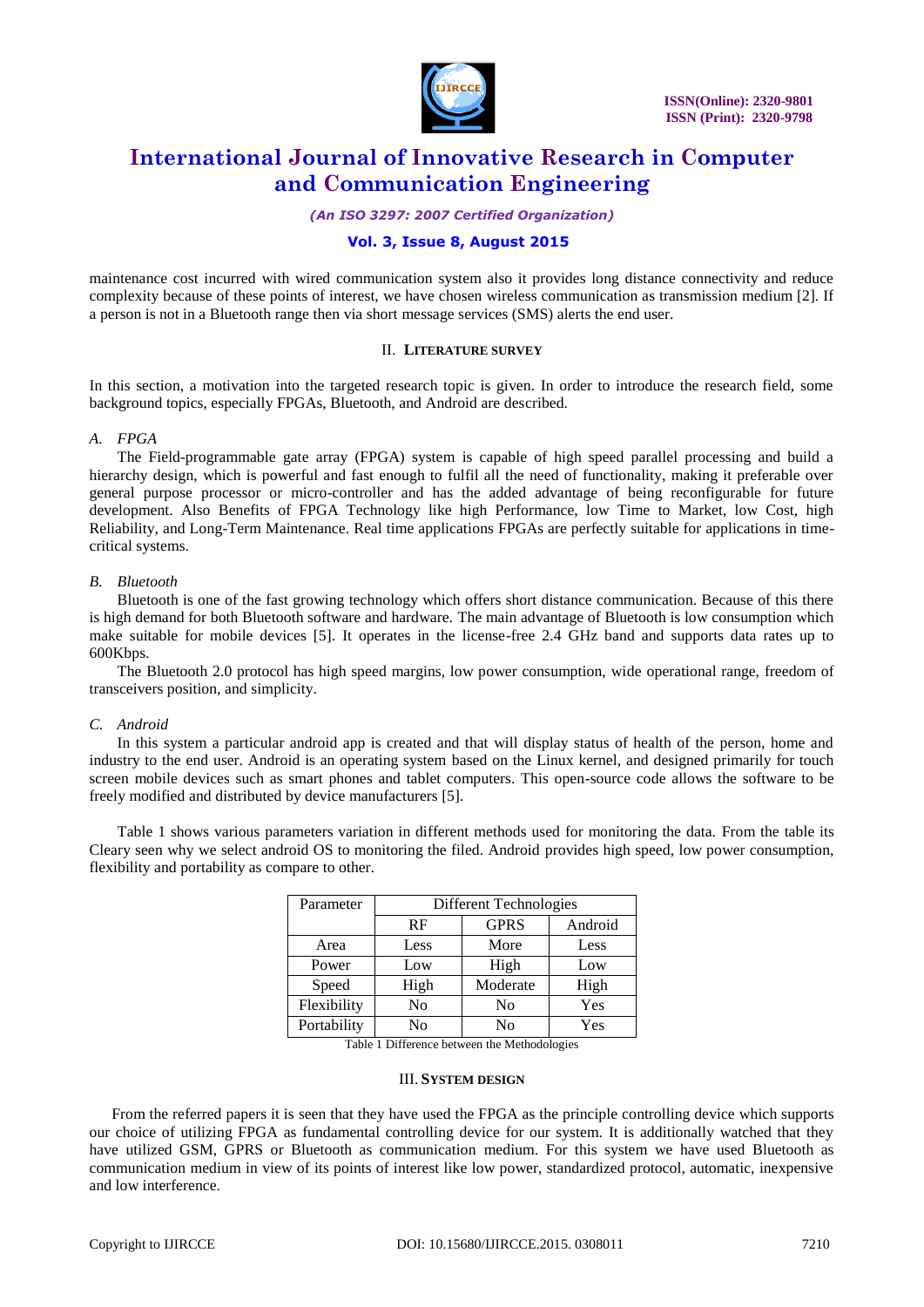

*(An ISO 3297: 2007 Certified Organization)*

### **Vol. 3, Issue 8, August 2015**

The figure 1 demonstrates the block diagram of proposed architecture. The proposed system consist of distinctive sensors, FPGA, Bluetooth module and android smartphone.

The implementation includes an embedded system that has the sensors interfaced to the main controller. The controller utilized here is FPGA (XC3S100E) and the parameters that are to be measured are temperature, smoke and heartbeat rate. According to the application, LM35 as temperature sensor, MQ-7 as smoke sensor and XA001 as heartbeat sensor are interfaced with FPGA. The output of LM35D temperature sensing element is in voltage and is applied to the ADC0808. The analog voltage signal is regenerate to the digital equivalent and is then processed by the FPGA that shows the temperature value. Similarly, for smoke sensing element analog to digital conversion of sign is performed by ADC0808 and fed to FPGA system for show. The Pulse sensing element has output within the kind of digital signal that is directly given to FPGA without conversion.



Fig 1: Block diagram of system implementation

The information is then sent to UART where the HC-05 Bluetooth module is joined. This module works on AT commands and it is designed to be paired with the android smartphone. At the smartphone end, we created android application for individuals comfort so they can without much of a stretch access information anyplace at whatever time. Since Bluetooth have drawback i.e. the data could be sent to very limited distance, to overcome this drawback Short Message Service (SMS) feature is added on Android smartphone for wider range communication.

#### IV.**HARDWARE SYSTEM DESIGN**

The hardware required for this system is Bluetooth module HC-05, Spartan 3E-FPGA, different types of sensors and android smart phone.

*A. FPGA (XC3S100E)*

XC3S100E belongs to FPGA family, having high clocking speed and great interfacing feature which will be required for sensors and Bluetooth module. The main advantage of using FPGA are its high speed and it needs low power for its functioning [3] [4].

Features of FPGA:

- Low power, high performance logic solution for high volume, consumer-oriented applications.
- Multi voltage, multi standard, select I/O interface pins
- Abundant, flexible logic resources
- Low-cost QFP and BGA packaging options
- *B. Bluetooth module (HC-05)*

HC-05 is a class 2 Bluetooth module with serial port profile which can configure as either master or slave with the help of AT command, design for transparent wireless serial connection setup

Typical -80dBm sensitivity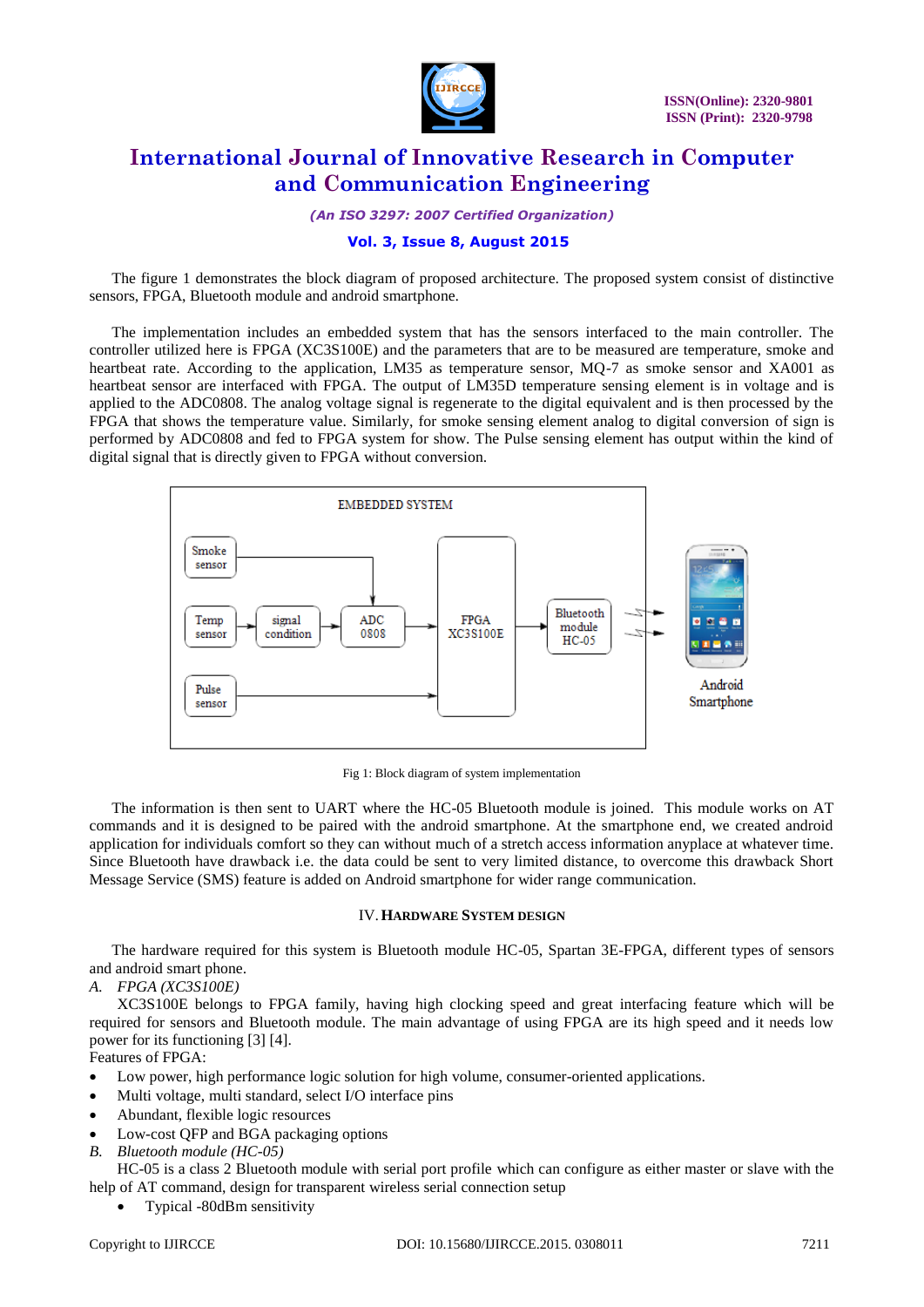

*(An ISO 3297: 2007 Certified Organization)*

# **Vol. 3, Issue 8, August 2015**

- Up to 4dBm RF transmit power
- Low Power 1.8V Operation ,1.8 to 3.6V I/O
- UART interface with programmable baud rate
- Integrated antenna
- Auto-connect to the last device on power as default
- *C. Sensors*
	- *Temperature sensor LM35*

The LM35 is an integrated circuit sensor that can be used to measure temperature with an electrical output proportional to the temperature (in C). Here we can measure temperature more accurately then using the thermistor.

*Smoke sensor MQ-7*

MQ-7 smoke sensor is simple to use carbon monoxide sensor suitable for sensing CO concentration in the air and output its concentration anywhere from 20 to 2000 ppm.

*Pulse sensor XA001*

The pulse sensor is a plug and play heart rate sensor. Simply clip it to your finger tip and you are ready to read heart rate data. The Pulse Sensor is designed to provide digital (TTL) output of heart beat rate when a finger is placed on sensor.

*D. Android Smartphone*

Android is most widely used smartphone OS. It is user friendly, easy to use, open source to create any application as per requirement. The android smartphone has the Bluetooth connectivity making it easy to connect to our system and obtain data wirelessly [6].

#### V. **SOFTWARE SYSTEM DESIGN**

The software used for this system are Xilinx ISE and android studio.

*A. Xilinx ISE*

Xilinx ISE is a design environment for FPGA. It is used for circuit synthesis and design while the modelsim logic simulator is used for system level testing. This powerful design environment is capable of simulating functional VHDL before synthesis, or simulating after the implementation process for timing verification.

### *B. Eclipse LUNA*

Eclipse is an integrated development environment (IDE) for Android developers. Java language is basic platform for app creation. This app is only created for android smartphones. It contains a base workspace and an extensible plugin system for customizing the environment.

The Eclipse platform support both GUI as well a non-GUI based application development environments and also Support the construction of a variety of tools for application development.

#### VI.**RESULTS AND DISCUSSION**

We develop a versatile embedded system with an FPGA platform which will communicate information wirelessly to an android phone through Bluetooth while not interruption or error, as values send from the board to the phone's display accurately and in real time.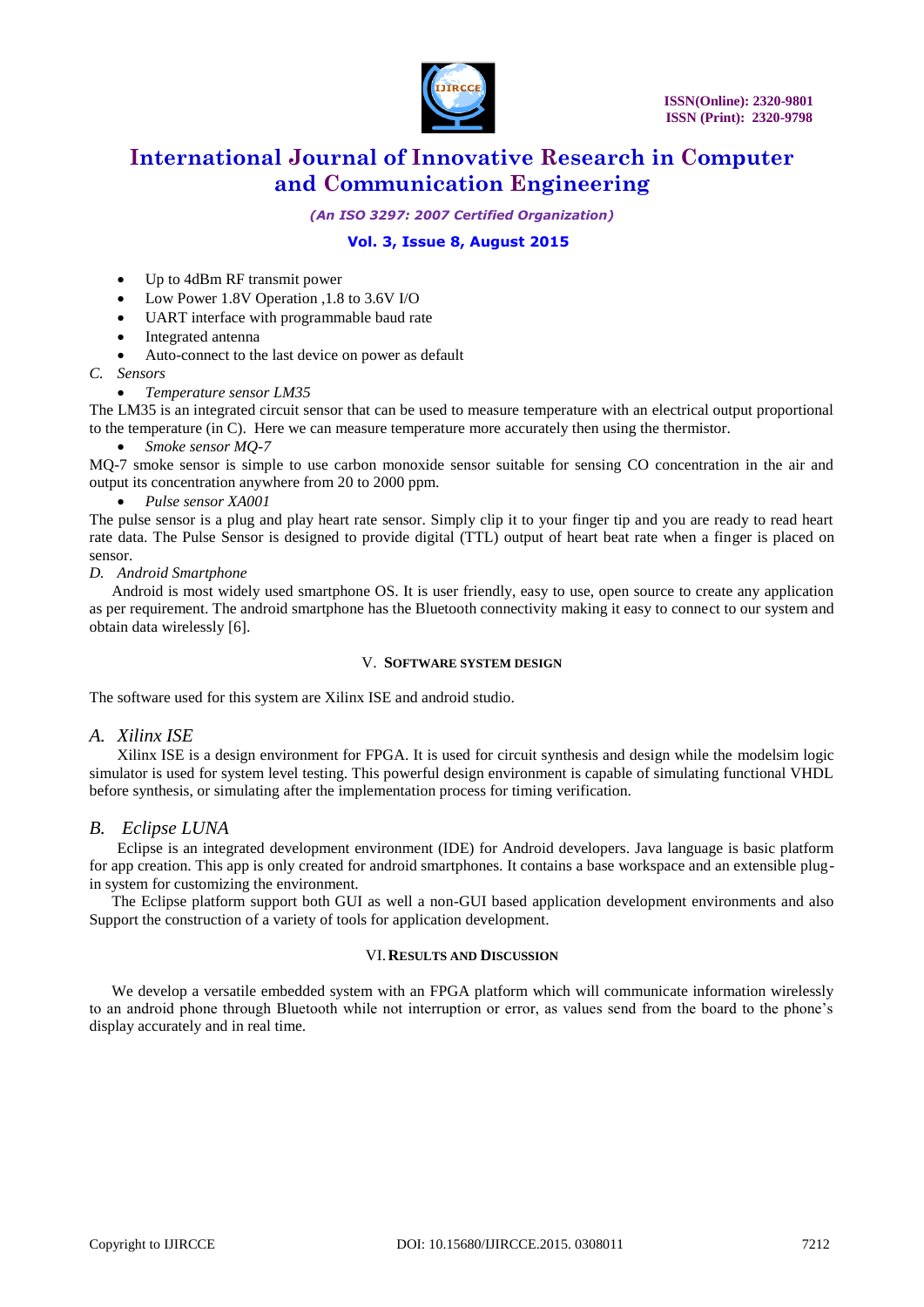

# *(An ISO 3297: 2007 Certified Organization)*

#### **Vol. 3, Issue 8, August 2015**



Fig 2: Android application Activity and Android application

Figure 2 show the Android application activity that activity guide the user through the options such as Bluetooth initialization, operations etc. and we have created this activity using Eclipse. And also the screen shot of the android application, which shows information regarding temperature for industry safety, smoke for home security, and pulse rate for health monitoring.

Whenever sensors cross it desire limit, then an emergency message will be send to end user. Below Figure shows the emergency message that shows the status of the field.



Figure Fig 5 (a) shows the emergency message that shows the status of the Temperature in Industry.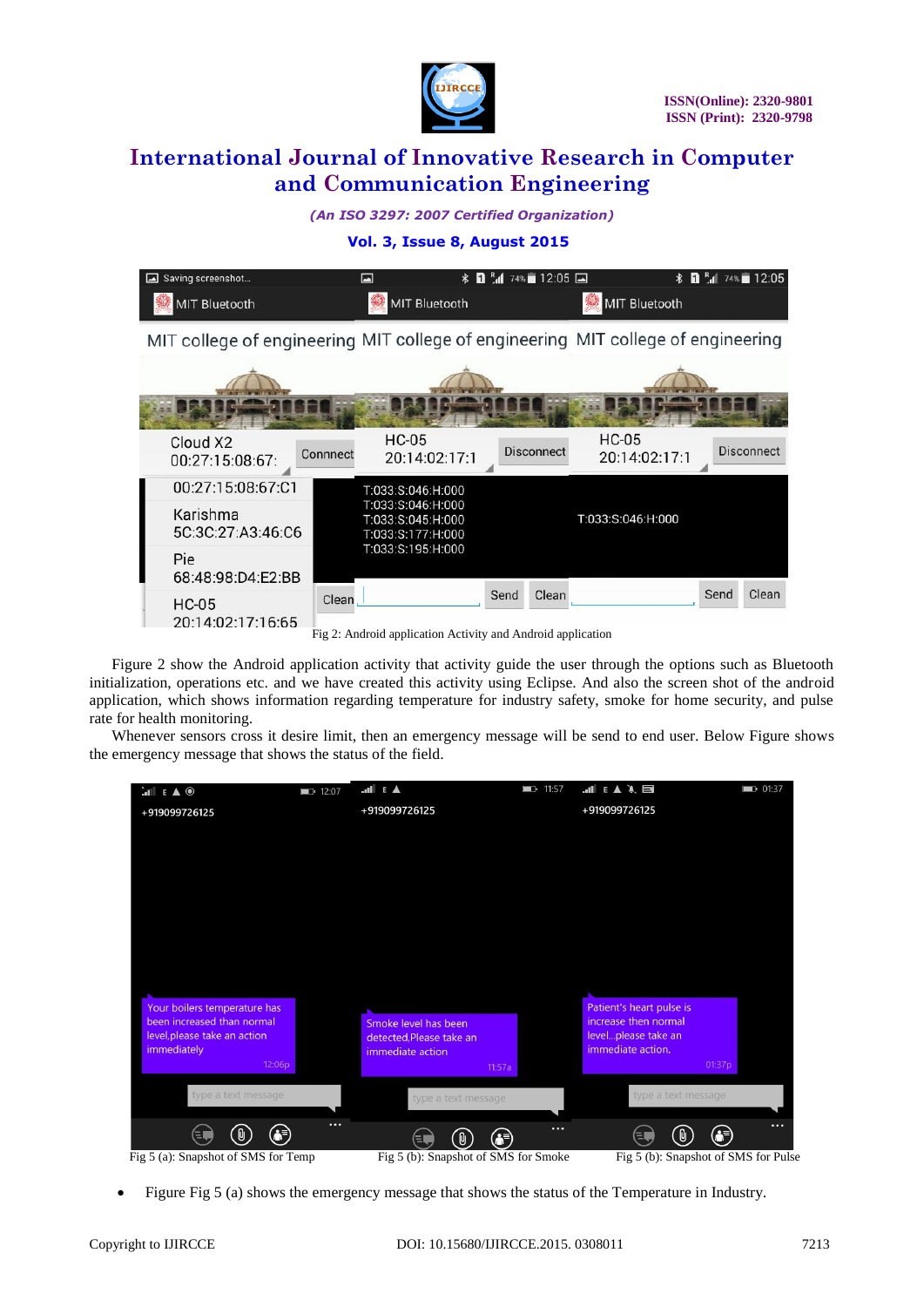

*(An ISO 3297: 2007 Certified Organization)*

# **Vol. 3, Issue 8, August 2015**

- Figure Fig 5 (b) shows the emergency message that shows the status of the Smoke in House.
- Figure Fig 5 (c) shows the emergency message that shows the status of the Pulse of human body.



Figure 6: transmitter module.

Figure 6 indicates the full view of transmitter module. In transmitter module HC-05 Bluetooth module is connected with FPGA kit and it send the data to the Android smart phone.

#### VII. **CONCLUSION**

Real time low power wireless system can be implemented with the help of FPGA, Bluetooth and android system as user interface for applications like tele health, household security and industry safety has been introduced in this system. The use of FPGA in such systems promises higher processing capability and lower power usage and reconfigurable than traditional microprocessors. The system was simulated and tested in hardware level using Xilinx Spartan 3E development board and verify the correctness and working operation of the whole system. Lower power consumption in operation make Bluetooth suitable for mobile devices. Ease of connection between the devices makes the setting a connection faster and easy for tele health and other applications.

#### **REFERENCES**

- 1. Piyush Savaliya, Sunil B. Somani, Virendra V. Shete, "A Bluetooth Tele health, Household security and Industry safety Realization by Android Smartphone," in IJARCCE, Vol. 4, Issue 6, pp. 382-385, June 2015.
- 2. SamerHawayek, Claude Hargrove and Nabila A. BouSaba, "Real-Time Bluetooth Communication between an FPGA Based Embedded System and an Android Phone," in IEEE conference, Jacksonville, United States, pp. 1-4, 2013.

3. Wael M El-Medany,"FPGA implementation for humidity and temperature remote sensing system," in 14th IEEE international mixed signal, sensors and systems test work shop (IMS3TW) Vancouver, Canada, June 2008.

- 4. Fang Yanan, Lu Xinghua, and Li Huaizu, "*Real-time Health Information Acquisition and Alarm System Based on Bluetooth and GPRS Communication Technologies*," pp.4717-4721, October 8-11, 2006.
- 5. Dhanabal R, PhanindraVarma, B.S.R., and Bharathi V., "Remote access of FPGA robot via internet, " in International Conference on Electronics and Communication Systems (ICECS) 2014.
- 6. Wael M and Mahmoud R,"GSM based remote sensing and control system using FPGA," in IEEE International Conference on computer and communication engineering (ICCCE), 2008.
- 7. Jianzhong Wu, MeimeiHuo, JianpingCai and Minghui Wu, "Research on Bluetooth expansionof communication based on android system," IEEE International Conference onWorld Automation Congress (WAC), pp. 1 - 4, June 2012.
- 8. Telehealth Regarding information available: http://www.telehealth.philips.com/how\_telehealth\_works.html